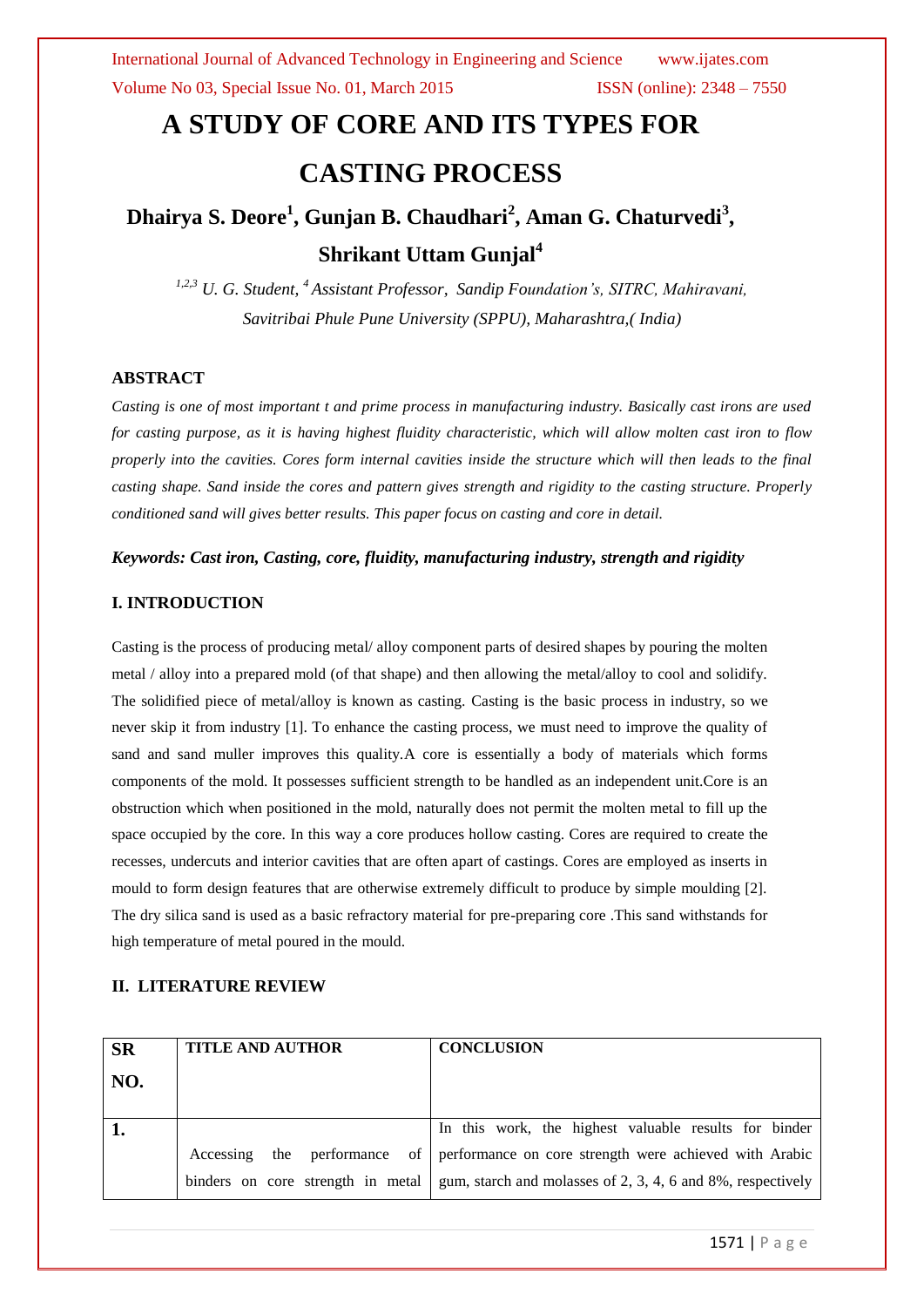|                | casting                             | at $200^{\circ}$ C in 1.5 h. Composition of core properties shows |
|----------------|-------------------------------------|-------------------------------------------------------------------|
|                | Popoola A. P.1 and Fayomi O. S. [1] | that the core hardness/strength is affected by the nature of      |
|                |                                     | core treatment before, during and after baking.                   |
|                |                                     |                                                                   |
| $\overline{2}$ | Green sand dilution by new and core | The new research attempted to emulate foundry operations          |
|                | sand additions paper 11 119 AFS     | by limiting the amount of time the sand was mulled. The           |
|                | proceedings                         | testing recently conducted attempted to stress the sand by        |
|                | Biersner and J.Thiel [3]            | adding both dilutions sand and the corresponding amount of        |
|                |                                     | betonite but maintaining a minimum amount of mulling              |
|                |                                     | time.                                                             |

In 1924, the Ford automobile company set a record by producing 1 million cars, in the process consuming onethird of the total casting production in the U.S. As the automobile industry grew the need for increased casting efficiency grew. The increasing demand for castings in the growing car and machine building industry during and after World War I and World War II, stimulated new inventions in mechanization and later automation of the sand casting process technology. There was not one bottleneck to faster casting production but rather several. Improvements were made in molding speed, molding sand preparation, sand mixing, core manufacturing processes, and the slow metal melting rate in cupola furnaces. In 1912, the sand slinger was invented by the American company Beardsley & Piper. In 1912, the first sand mixer with individually mounted revolving plows was marketed by the Simpson Company.[3] In 1915, the first experiments started with betonies clay instead of simple fire clay as the bonding additive to the molding sand. This increased tremendously the green and dry strength of the molds. In 1918, the first fully automated foundry for fabricating hand grenades for the U.S. Army went into production. In the 1930s the first high-frequency coreless electric furnace was installed in the U.S. In 1943, ductile iron was invented by adding magnesium to the widely used grey iron. In 1940, thermal sand reclamation was applied for molding and core sands. In 1952, the "D-process" was developed for making shell molds with fine, pre-coated sand. In 1953, the hotbox core sand process in which the cores are thermally cured was invented. In 1954, a new core binder—water glass (sodium silicate) hardened with  $CO<sub>2</sub>$ from the ambient air, came into use.

#### **III. CORE**

#### **3.1 Types of core**

#### **3.1.1 According to the state or condition of core**

#### **A . Green sand core**

Green sand cores are formed by pattern itself.

- A green sand core is a part of the mold
- A green sand core is made out of the same sand from which the rest of mold has been made i.e molding steel.

#### **B. Dry Sand cores**

- Dry sand cores, unlike green sand cores are not produced as a part of the sand.
- Dry sand cores are made separately and independent of that mold
- A dry sand core is made up of core sand which differs very much from the sand out of which the mold is constructed.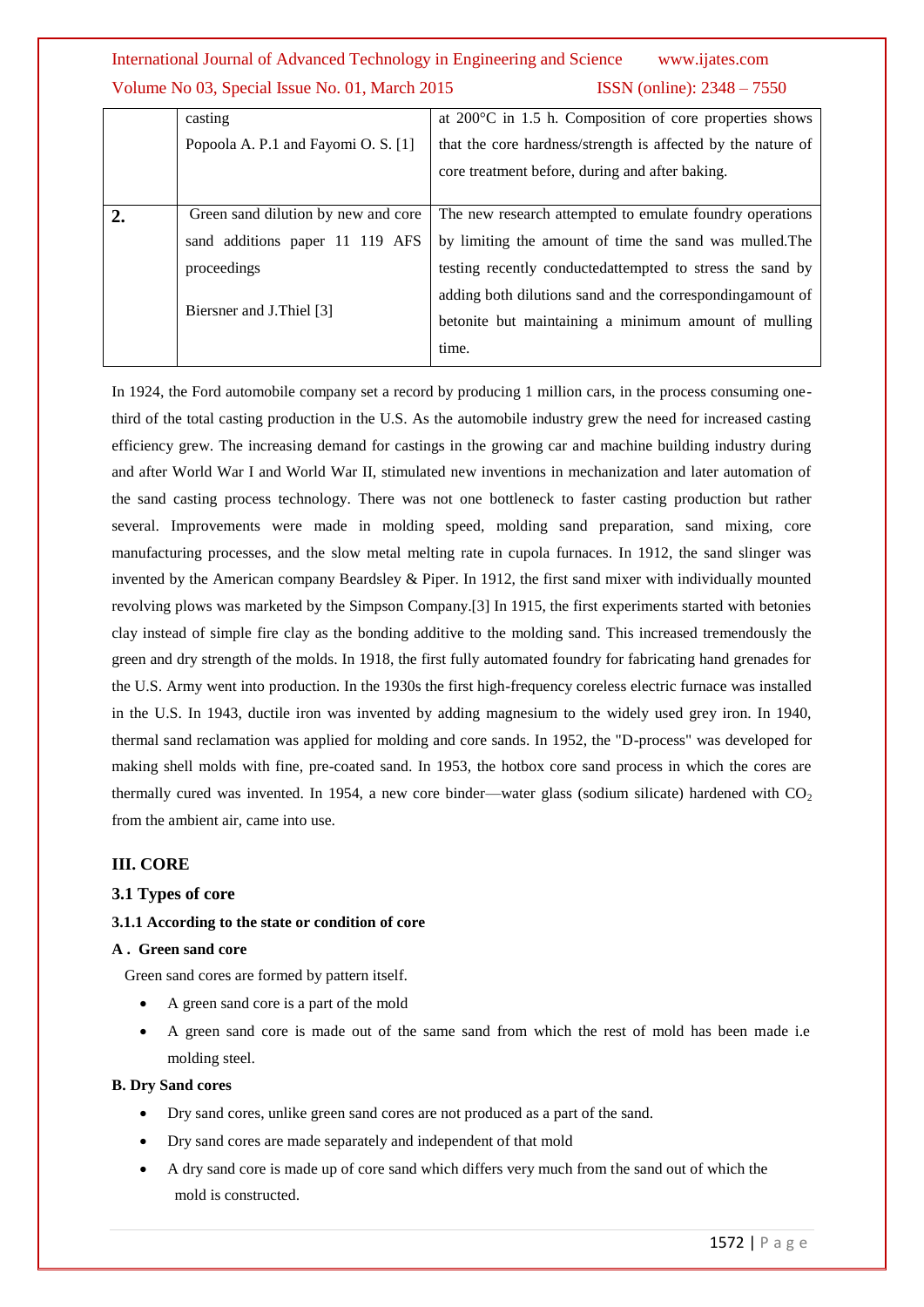- A dry sand core is made in a core box and it is baked after ramming.
- A dry sand core is positioned in the mold on core seats formed by core print on the pattern.
- A dry sand core is inserted in the mold before closing the same.

#### **3.2 According to the nature of core materials employed:**

#### **A Oil bonded cores**

Conventional sand cores are produced by mixing silica sand with a small percentage of linseed sand.

#### **B. Resin – bonded cores**

- Phenol resin bonded sand is rammed in a core box
- The core is removed from the core box and baked in a core oven at 375 to 450 f to harden the core

#### **C . Shell cores**

- Shell cores can be made manually or on machines.
- The procedure of making shell cores is as follows:
- The core box is heated to temperature of the order of 400 to 600 F.
- i. Sand mixed with about 2 to 5 % thermosetting resin of phenolic type is either dumped or blown into the preheated metal core box.
- ii. Where sand blowing is employed, it is preferred to use resin precoated sand to avoid resin segregation.
- iii. The resin is allowed to melt to the specified thickness.
- iv. The resin gets cured.
- v. The excess sand is dumped and removed.
- vi. The hardened core is extracted from the core box.
- vii. Cores thus produced needs no further baking.
- viii. Shell core posses very smooth surface (3125 micro mm root mean square) and close tolerance. (+\_ 0.003 mm/mm).
- ix. Shell core making process can be mechanized and several core making machines are commercially available.
- x. High permeability is achieved in shell core making.
- xi. Shell cores can easily stored for future use.
- xii. Shell cores are costly as compared to cores produced by other methods.

#### **D. Sodium silicate – CO2 cores**

- These cores use a core material consisting of clean, dry sand mixed with a solution of sodium silicate.
- The sand mixture is rammed into the core box.
- The rammed sand while it is in the core box is gassed for several seconds with CO2 gas. As results a silica gel forms which binds sand grains into a strong solid form.Na2SiO3+CO2 –Na2CO3+SiO2 (silica sand)
- Cores thus produced usually need no baking.
- Cores thus formed possess more strength than the oil /resin bonded cores.
- Unhardened cores are not handled so that there is no chance of braking or sagging of cores.
- Core dryer is not required.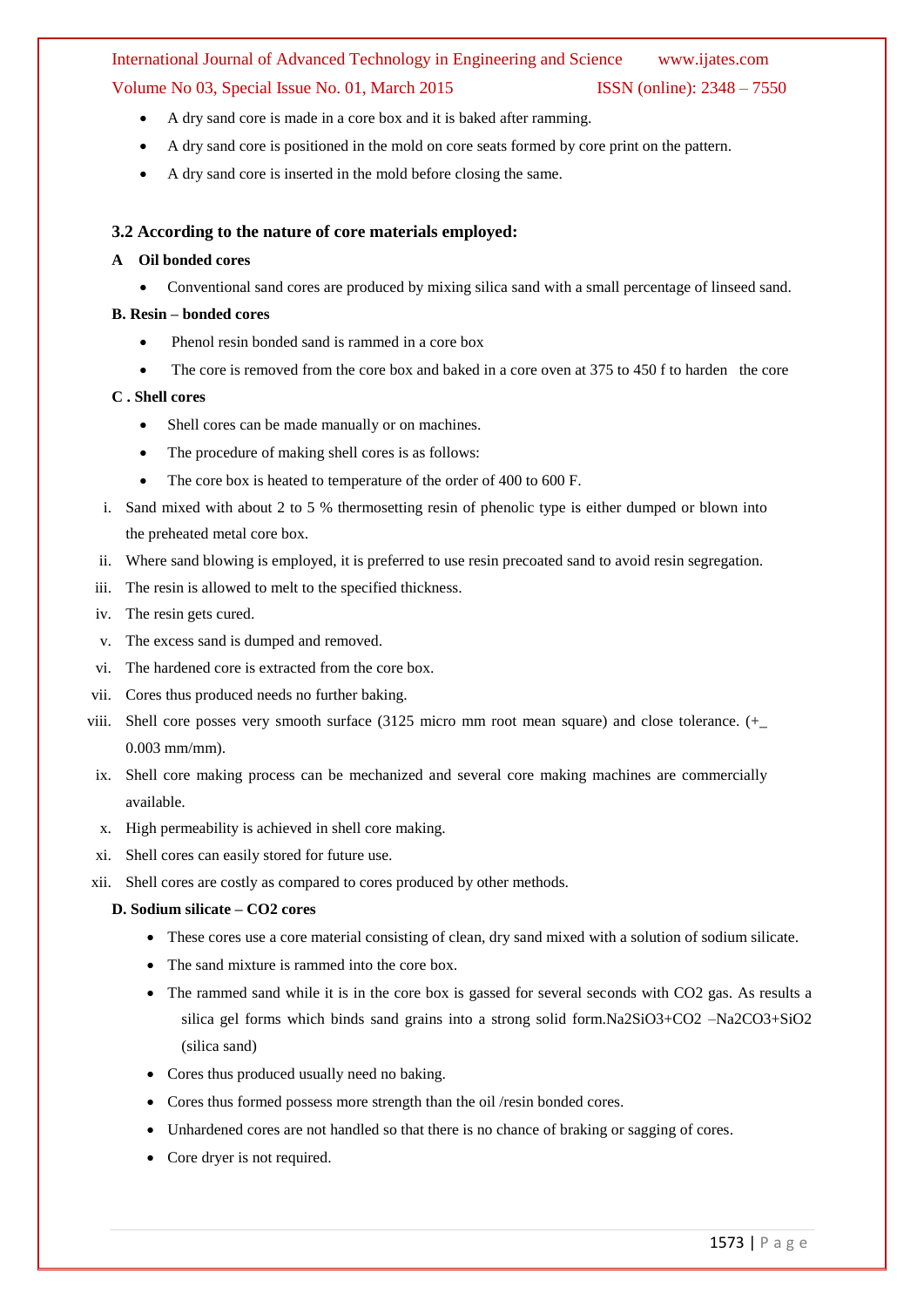- Core formed by CO2 process are used in the production of cast iron, steel, aluminum and copper base alloy castings.
- The used sand mixture however cannot be recovered and reused.

#### **3.3 According to the type of core hardening process employed**

#### **A . Hot box process**

- It uses heated core boxes for the production of cores.
- The core box is made up of cast iron, steel or aluminum and possesses vents and ejectors for removing core gases and stripping cores from the core box respectively.
- Core box is heated from 350 to 500 F.
- Heated core box is employed for making shell cores from dry resin bonded mixtures.
- Hot core boxes can also be used with core sand mixture employing liquid resin binders and a catalyst.

#### **B. The cold set process**

- While mixing the core sand, an accelerator to the binders.
- The sand mixture is very flowable and is easily rammed.
- Curing begins immediately with the addition of accelerators and continues until the core is strong to be removed from the core box.
- A little heating of the cores hardens it completely.
- Cold set process is preferred for jobbing production.

#### **C . Castable sand process**

- A setting or hardening agent such as dicalcium silicate is added to sodium silicate at the time of core sand mixing.
- The sand mixture possesses high flowability and after being poured in the core box, it chemically hardens after a short interval of time.
- As compared to CO2 process, where it may not be possible to gas the full core uniformly and to obtain uniformly hardened cores, castable sand process produces much better and uniform results.
- **D Nishiyama process**
- Nishiyama process uses sodium silicate bonded sand, which is mixed with 2% finely powered ferrosilicon.
- Hardening occurs because of exothermic reaction of silicon with Noah produced by hydrolysis in the solution of sodium silicate
- Cores thus made posses short bench life.
- **E Oil no-bake process**
- The process employs a synthetic oil binder which when mixed with basic sands activated chemically produces cores that can be cured at room temperature.
- The sand may consists of:
	- Washed and dried sand
	- Oil no-bake binders and catalyst
	- Oil no-bake cross linking agent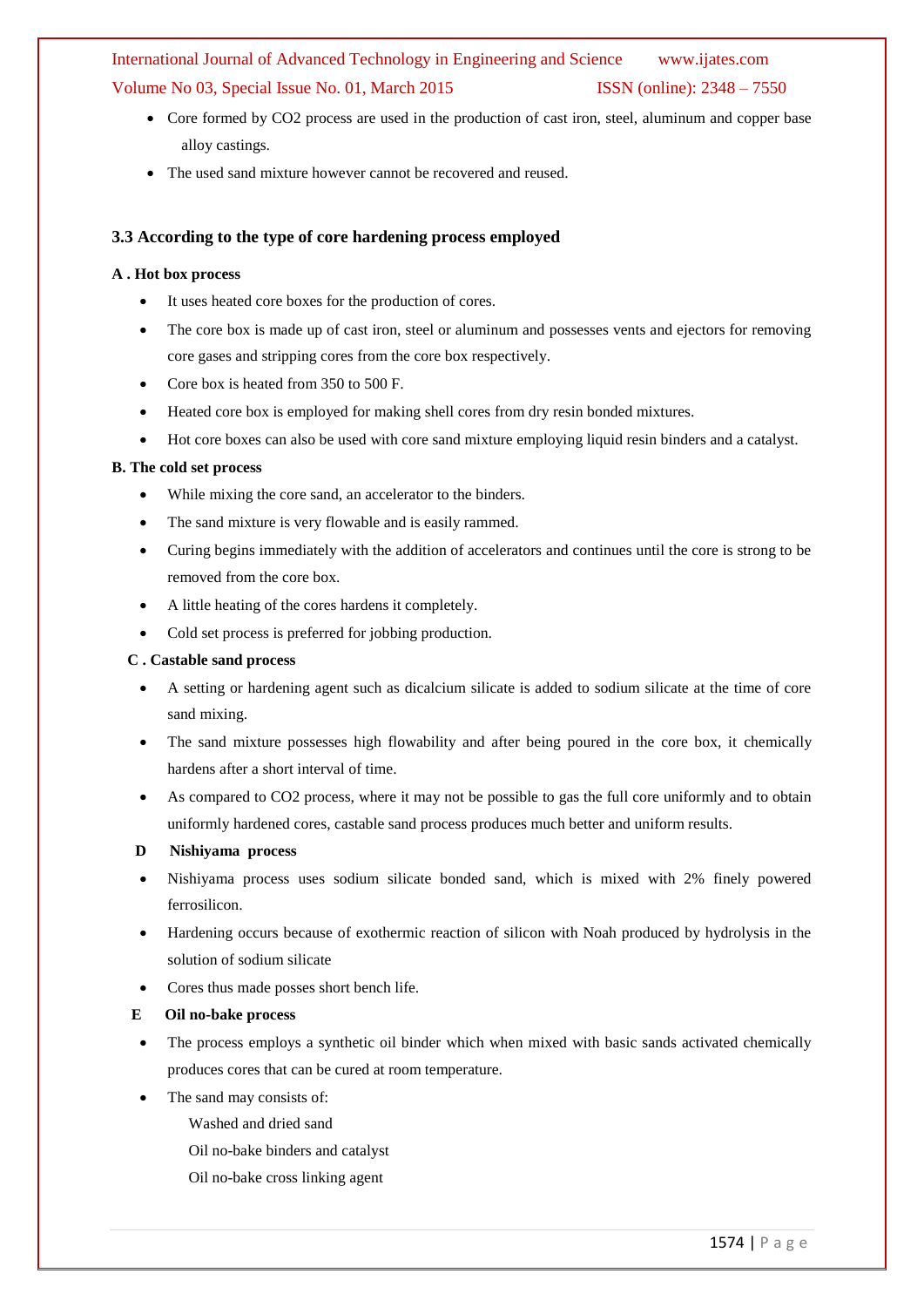- In oil no-bake process, the polymerization reaction results in a complete and uniform setting of the complete core sand mass.
- This process assures better depth of set, fast baking, easier core withdrawal and lower production cost as compared to furan or oil bonding process.

#### **3.4 According to the Shape and Position of the Core**

#### **A Horizontal Core**



#### **Fig1 Horizontal Core**

#### **B Vertical Core**



**Fig 2 Vertical Core**

 **C Hanging or Cover Core**



#### **Fig. 3 Hanging or Cover Core**

#### **D** Drop or Stop off Core



**Fig. 4 Drop or Stopoff Core**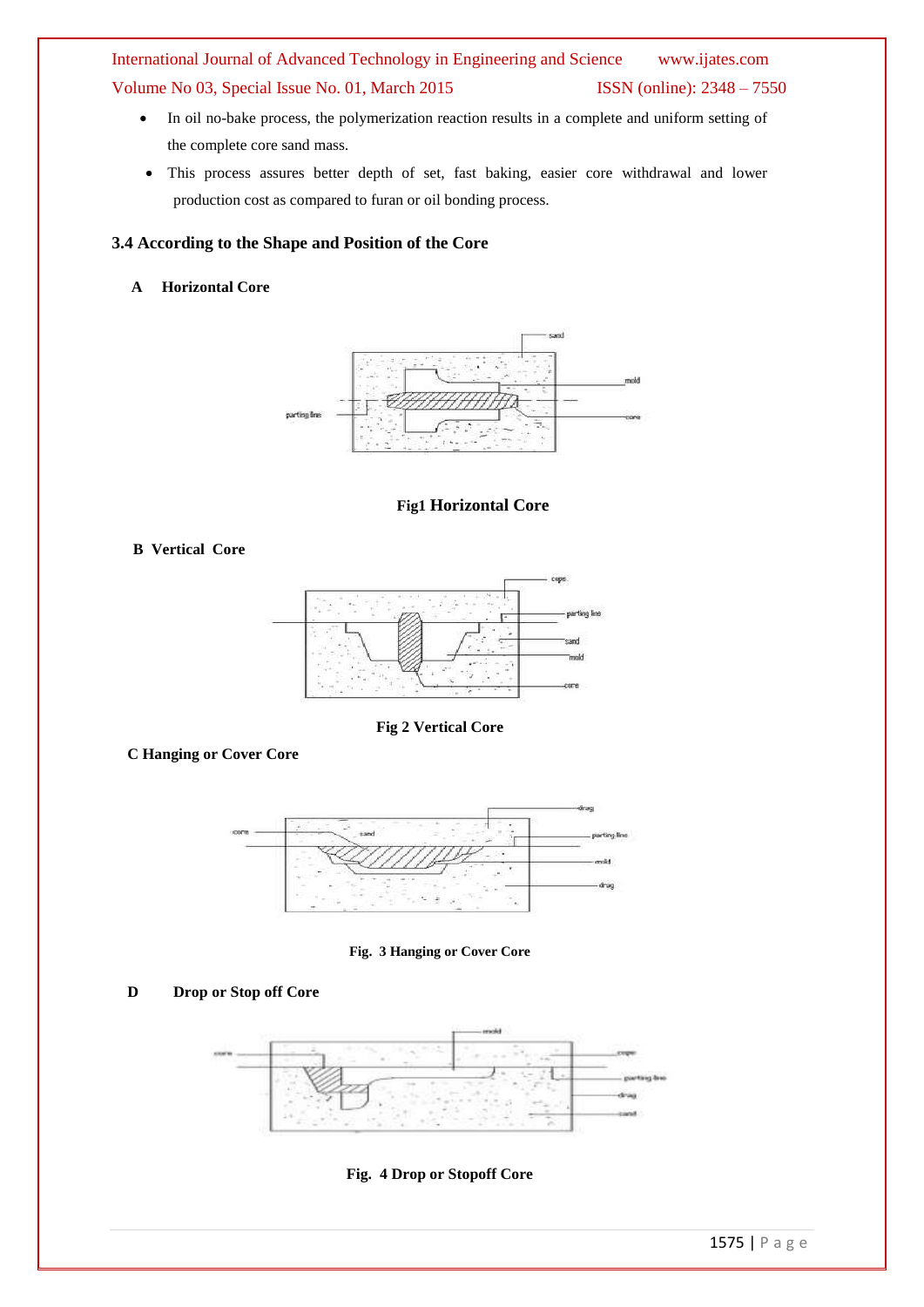#### **E. Balanced Core**





#### **F Ram Up Core**



**Fig.6 Ram up Core**

#### **G Kiss Core**



#### **Fig. 7 Kiss Core**

#### **IV. CORE APPLICATIONS**

1. Core and core forms greatly increase the versatility of molding and casting operations.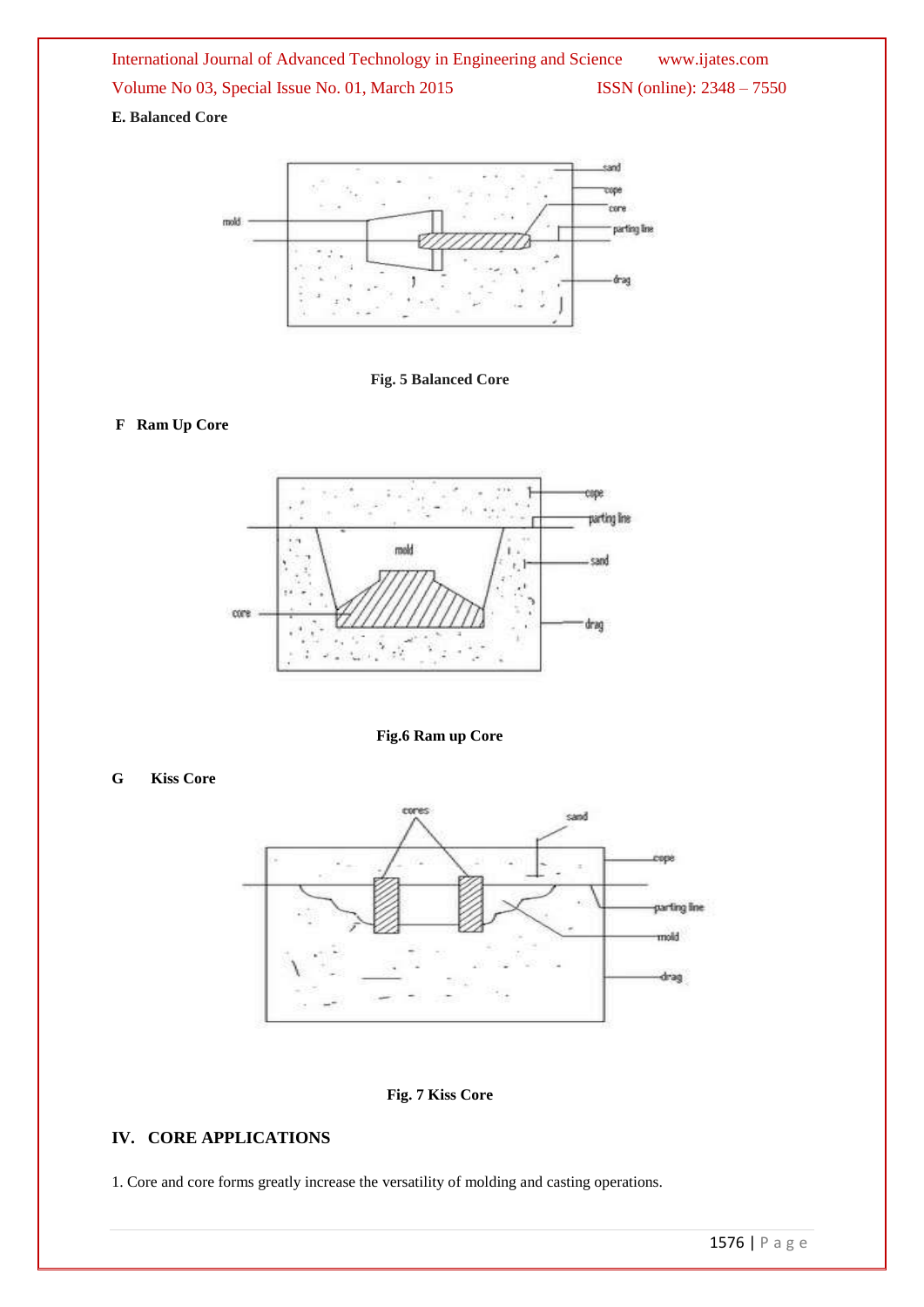2. Before being used for forming recesses and holes in the castings, cores are also employed:

- As a strainer, gates and pouring cups.
- As riser core.
- For making molds.
- As core mold in centrifugal casting process.
- As slab core for increasing casting output from one mold.

#### **V CORE BOX**

#### **5.1 Core box**



**Fig 8 Conventional Core Box**

- 1. A core box is basically a pattern for making cores
- 2. Core boxes are employed for ramming cores in them
- 3. Core boxes impart the desired shape to the core sand.
- 4. Core boxes range from simple wooden structures to precision metal assemblies which possess long life under extracting condition.

#### **5.2 Types of core boxes**

- 1. Half core box.
- 2. Slab or dump core box.
- 3. Split core box.
- 4. Left and right hand core box.
- 5. Strickle core box

#### **5.3 Finishing of cores**

1 Baked cores are finished before they can be set in the mald.

2 finishing consists of:

- i. Cleaning
- ii. Trimming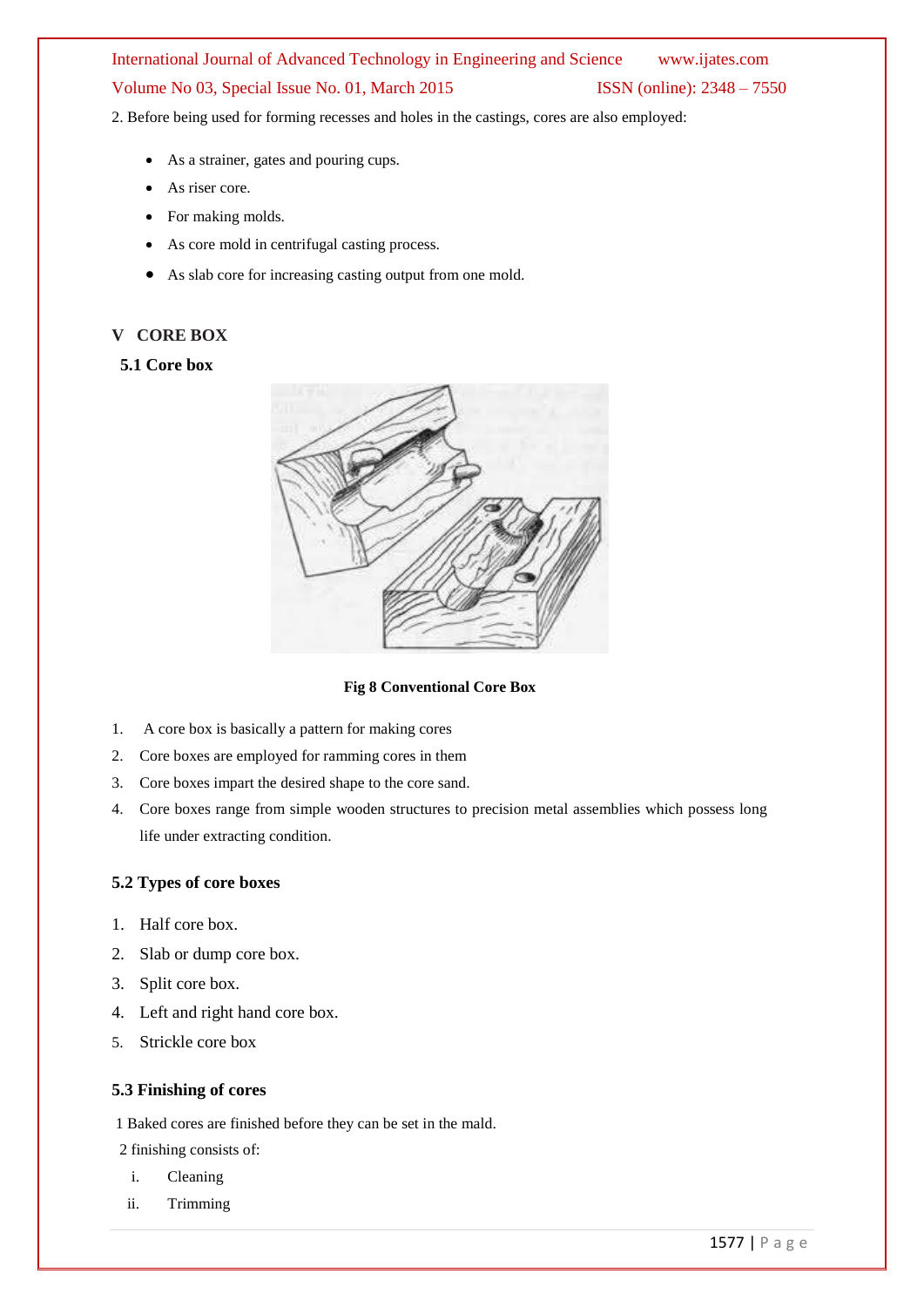- iii. Brushing
- iv. Coating
- v. Mudding Sizing
- vi. Core assembly

#### **5.4 Setting of Cores**

- Core setting means placing cores in the mold
- In order to obtain correct cavities in the castings the cores should be accurately positioned in the molds.
- Cores in the moulds should be firmly secured so that they can withstand the buoyancy effect of the being poured molten metal.
- Small cores are set in the moulds by hand whereas big cores may required a crane for the purpose.

#### **VI SAND CORE**

The forming of holes, internal cavities and other internal surface of casting depends on cores. Therefore core can be defined as that portion of mould which form the hallow interior of casting or hole through the casting.[2] Casting is produced in the foundry by pouring in molten metal into a mould made to shape of the component required.

Castings play a vital part in all branches of engineering. The flexibility of casting production techniques enable practically, all shapes to be produced. Though naturally, production cost is important. In domestic application casting are used for stoves, gates, cookers, radiators, bath, piping for main water supply and drainage. However the product of casting on a large scale is a sophisticated and capital-intensive business. Cores are also used in shaping external surface of cast product when a pattern is so shaped that it forms a core as an integral part of the mould such a core is known as green sand core.



#### **Fig 9 Sand Core**

Though this is acknowledge as an economical method of forming cavities in casting. It is limited to hallow of short length. But binder suitable for foundry core must not only hold sand grain together but must also be sufficiently resistant to high temperature, in order for it to collapse and allow sand to be easily removed from the casting leaving it surface smooth [4]. The ability of the binder to collapse on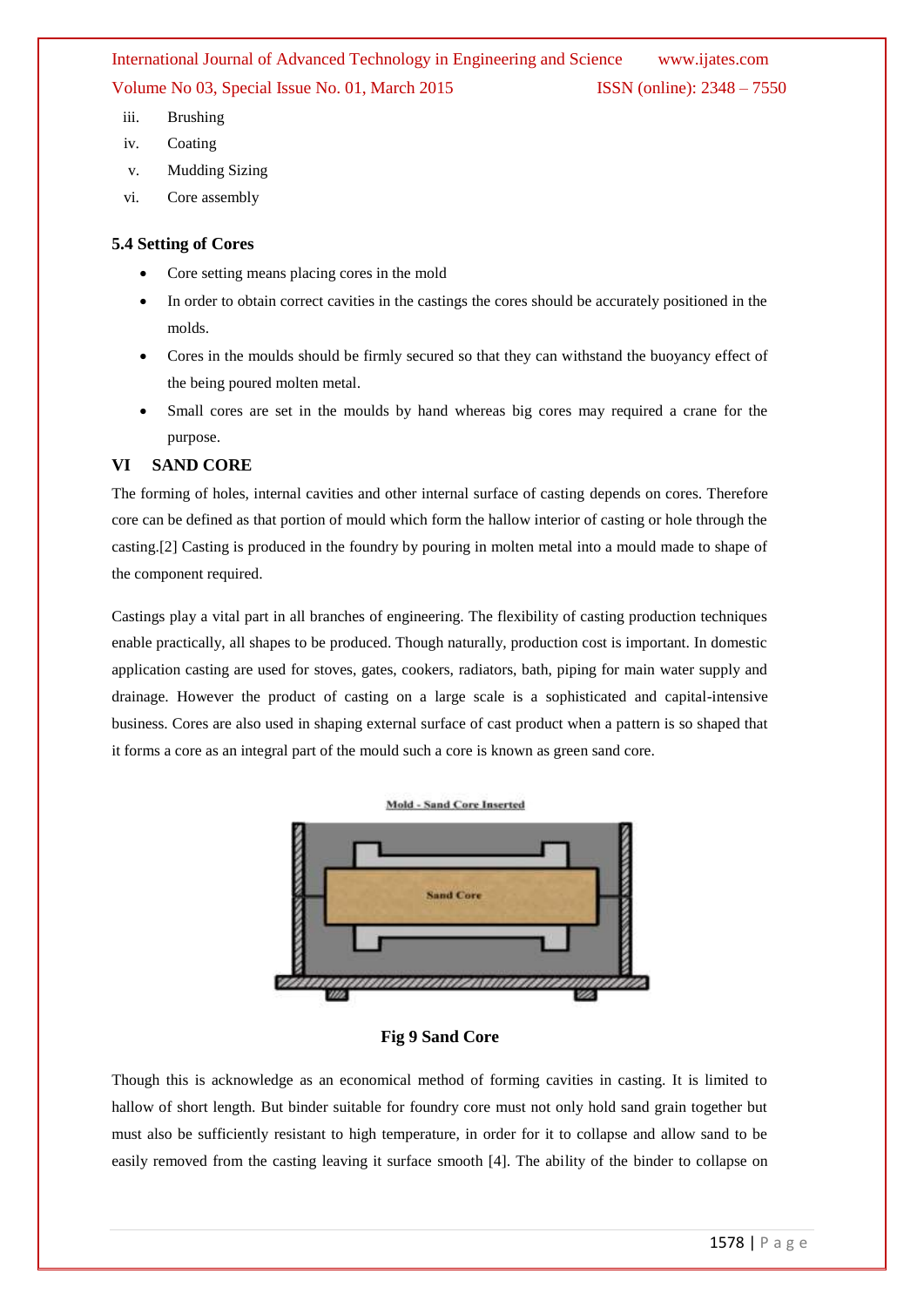cooling is known as breakdown and this property is very important to cores hole, which are in accessible to felting.

#### **6.1 Requirements of Core**

#### **6.1.1 There are seven requirements for core:**

- a. In the green condition there must be adequate strength for handling.
- b. Permeability must be very high to allow for the escape of gases.
- c. As the casting or molding cools the core must be weak enough to break down as the material shrinks. Moreover, they must be easy to remove during shakeout.
- d. Good refractoriness is required as the core is usually surrounded by hot metal during casting or molding.
- e. A smooth surface finish.
- f. A minimum generation of gases during metal pouring

#### **6.2 Binders**

Special binders are introduced into core sands to add strength. The oldest binder was vegetable oil, however now synthetic oil is used, in conjunction with cereal or clay.[1]The core is then baked in a convection oven between 200 and 250 °C (392 and 482 °F). The heat causes the binder to crosslink or polymerize. While this process is simple, the dimensional accuracy is low.

Another type of binder process is called the hot-box process, which uses a thermoset and catalyst for a binder. The sand with the binder is packed into a core box that is heated to approximately 230 °C (446 °F) (which is where the name originated from). The binder that touches the hot surface of the core box begins to cure within 10 to 30 seconds. Depending on the type of binder it may require further baking to fully cure

In a similar vein, the cold-box process uses a binder that is hardened through the use of special gases. The binder coated sand is packed into a core box and then sealed so that a curing gas can be introduced. These gases are often toxic (i.e. amine gas) or odorous (i.e.  $SO<sub>2</sub>$ ), so special handling systems must be used. However, because high temperatures are not required the core box can be made from metal, wood, or plastic. An added benefit is that hollow core can be formed if the gas is introduced via holes in the core surface which cause only the surface of the core to harden; the remaining sand is then just dumped out to be used again. For example, a cold-box sand casting core binder is sodium silicate which hardens on exposure to carbon dioxide.

Special binders are used in air-set sands to produce core at room temperature. These sands do not require a gas catalyst because organic binders and a curing catalyst are mixed together in the sand which initiates the curing process. The only disadvantage with this is that after the catalyst is mixed in there is a short time to use the sand. A third way to produce room temperature cores is by shell molding.